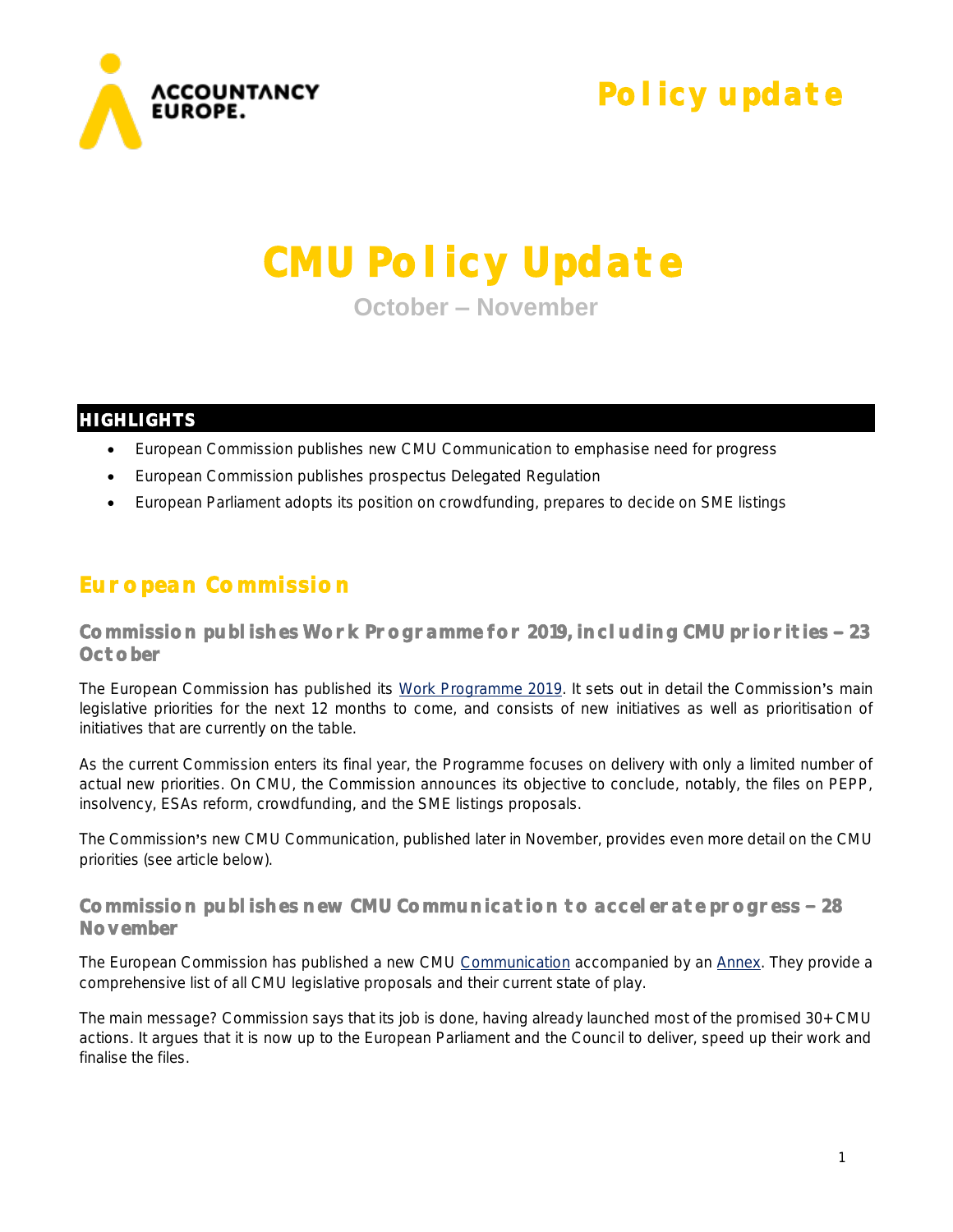The Communication is especially useful in demonstrating which CMU files the Commission sees as particularly problematic. It contains no new initiatives, but instead includes a list and description of pending CMU files on which the Commission calls for swift progress. Each of these are divided into files that the Commission is optimistic to conclude and those where it is less optimistic and where stronger "political commitment" is needed:

- Less problematic files: PEPP, crowdfunding, preventive re-structuring, crowdfunding
- More problematic files: SME listings proposals, ESAs reform, sustainable finance taxonomy & low carbon benchmarks

The Association for Financial Markets in Europe (AFME) already [published](https://www.afme.eu/en/news/press-releases/2017/afme-welcomes-call-to-redouble-efforts-on-cmu/) its own list of priority initiatives, in reaction to the Commission Communication. AFME would like to see progress for example on PEPP, insolvency, ESAs reform and sustainable finance.

#### **European Commission publishes prospectus delegated regulation 28 November**

The European Commission has published its [draft delegated regulation](https://ec.europa.eu/info/law/better-regulation/initiative/1723/publication/336521/attachment/090166e5bf91ac76_en) and [annex](https://ec.europa.eu/info/law/better-regulation/initiative/1723/publication/336521/attachment/090166e5bf91ac3a_en) on simplified prospectus disclosures.

It contains detailed provisions, notably, for the disclosure requirements of the EU Growth Prospectus (EUGP) as well as the main prospectus. As a next step, stakeholders have four weeks - until 26 December - to submit their feedback. In parallel, the European Parliament and the Council have two months to raise any objections; otherwise, the act enters into force automatically.

From Accountancy Europe's perspective, it appears that the draft delegated act and its annex introduce a number of improvements to ESMA's original [draft advice.](https://www.esma.europa.eu/sites/default/files/library/esma31-62-800_final_report_on_technical_advice_under_the_pr.pdf) However, at least in terms of stronger and more explicitly encouragement for using incorporation by reference the draft delegated act appears unambitious.

## **European Parliament**

**Amendments tabled for ECON draft report on ESAs reform, first exchange of**  views held - 1 October

A total of 1183 amendments have been tabled for the European Parliament'[s draft position](http://www.europarl.europa.eu/sides/getDoc.do?pubRef=-//EP//NONSGML+COMPARL+PE-625.358+01+DOC+PDF+V0//EN&language=EN) on the proposal to reform the European Supervisory Authorities (ESAs). The draft report has been prepared by the MEP Othmar Karas (EPP/AUT). The amendments are available from these links: [set 1,](http://www.europarl.europa.eu/sides/getDoc.do?pubRef=-//EP//NONSGML+COMPARL+PE-629.533+01+DOC+PDF+V0//EN&language=EN) [set 2,](http://www.europarl.europa.eu/sides/getDoc.do?pubRef=-//EP//NONSGML+COMPARL+PE-627.677+01+DOC+PDF+V0//EN&language=EN) [set 3,](http://www.europarl.europa.eu/sides/getDoc.do?pubRef=-//EP//NONSGML+COMPARL+PE-627.678+01+DOC+PDF+V0//EN&language=EN) [set 4,](http://www.europarl.europa.eu/sides/getDoc.do?pubRef=-//EP//NONSGML+COMPARL+PE-627.679+01+DOC+PDF+V0//EN&language=EN) [set 5](http://www.europarl.europa.eu/sides/getDoc.do?pubRef=-//EP//NONSGML+COMPARL+PE-627.680+01+DOC+PDF+V0//EN&language=EN) and [set 6.](http://www.europarl.europa.eu/sides/getDoc.do?pubRef=-//EP//NONSGML+COMPARL+PE-627.681+01+DOC+PDF+V0//EN&language=EN)

ECON Committee met on 1 October to discuss the amendments, in a bid to map out the different political Groups' positions.

During the ECON hearing, both Mr. Karas as well as the co-rapporteur Pervenche Beres (S&D/FRA) recognised significant disagreements on the amendments between political Groups, but nonetheless called for a swift conclusion of the file so that it can be finalised by the end of the current Parliament's term next spring.

The S&D and Green Groups want to strengthen the consumer protection dimension. For example, Ms. Beres proposes for the ESAs to establish a permanent internal committee made up of national competent authorities (NCAs), and tasked with enforcing the application of consumer protection rules. The liberal Wolf Klinz (ALDE/GER) appeared to resonate with this, stating that ESAs should have the powers to withdraw from circulation financial products that are deemed to be too dangerous. It is unclear yet to what degree the Right-wing EPP and ECR Groups would be willing to support the inclusion of the consumer protection angle.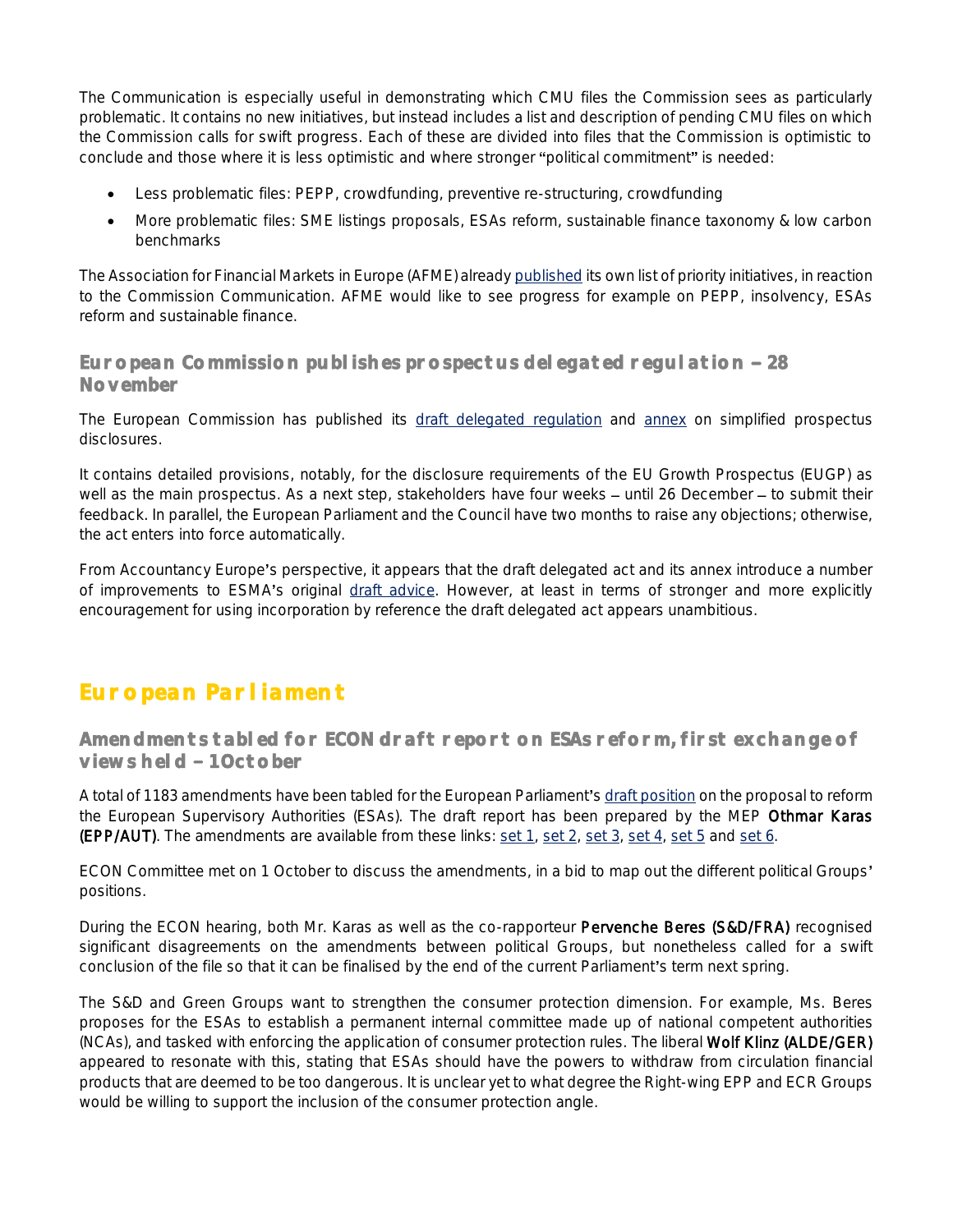In terms of next steps, the ECON Committee vote that was initially scheduled for 5 November was postponed, with no new date formally announced yet. After ECON adopts its position, the Parliament can enter into negotiations with the Council, and only a compromise between the two institutions will enable the provisions to become EU law. However, work in the Council is currently stalling with a number of member states criticising what they see as too ambitious proposals from the Commission's side, and preferring to keep supervision with NCAs. Thus the timing and, indeed, very fate of the file remain in doubt.

#### European Parliament adopts its position on crowdfunding - 5 November

The ECON Committee has adopted its position on the Commission's proposed crowdfunding Regulation, with the adoption of the draft report prepared by the MEP Ashley Fox (ECR/UK).

The draft report passed the Committee vote with 35 votes in favour, five against and no abstentions. The ECON MEPs also voted in favour of entering into negotiations with the Council, with 38 votes in favour, four votes against and two abstentions. The Council will now have to adopt its position, after which it can enter into trilogue negotiations with the Council in order to find a mutually agreeable solution.

In particular, the MEPs watered down some of the pan-European elements of the proposal, by granting the role for the authorisation and supervision of crowdfunding service providers to national competent authorities (NCAs) instead of ESMA, as initially proposed by the Commission. Instead, ESMA would only play a mediating role in case of disagreements between several NCAs.

In other deviations from the initial Commission proposal, the MEPs also agreed to increase the limit for crowdfunding offers to EUR 8 million, in contrast to the Commission who had proposed a limit of EUR 1 million. The MEPs also included intermediated crowdfunding services in the scope of application of the regulation, and would allow crowdfunding service providers themselves to own a financial stake in a crowdfunding offer on their platforms, as long as this is clearly disclosed.

For further information on the draft report, please see Accountancy Europe's [CMU Policy Update](https://www.accountancyeurope.eu/wp-content/uploads/180903_CMU-PU-August.pdf) from August. For the Commission proposal, please see [CMU Policy](https://www.accountancyeurope.eu/wp-content/uploads/180404_CMU-PU-March.pdf) Update from March.

#### **ECON discusses SME listings proposal - 19 November**

ECON Committee has held an exchange of views on its draft report to the Commission's SME listings package. The draft report has been prepared by the MEP Anne Sander (EPP/FRA). During the hearing, Ms. Sander provided an update on the progress of negotiations between the political Groups. She explained that some progress has been made on liquidity proposals and review clauses.

One key issue that remains is the provision of privileged information lists to authorities and on the reporting of privileged information. Whilst some MEPs maintain that companies should keep such information at hand and provide it to the competent authorities whenever requested, others believe that the information should be sent to the authorities regularly. Ms. Sander noted that she prefers the former as the latter would ensure stricter rules for SME growth markets than currently exist for other markets. On the thresholds, there is also a debate to be held, she highlighted.

Neena Gill (S&D/UK), for her part, highlighted that whilst she appreciates the need to increase the threshold under MiFID, increasing the threshold to EUR 750 million is in her view a step too far. Ms. Gill argues that this would cover the vast bulk of companies in the EU.

A vote in ECON Committee is currently scheduled for 3 December, after which the Parliament can enter into trilogue negotiations with the Council. However, for now it appears that so far progress in the Council has been meagre, with the Austrian Presidency devoting little time for it until now.

For further details on the draft report, please see Accountancy Europe's [CMU Policy Update](https://www.accountancyeurope.eu/wp-content/uploads/181002_CMU-PU-September.pdf) from September.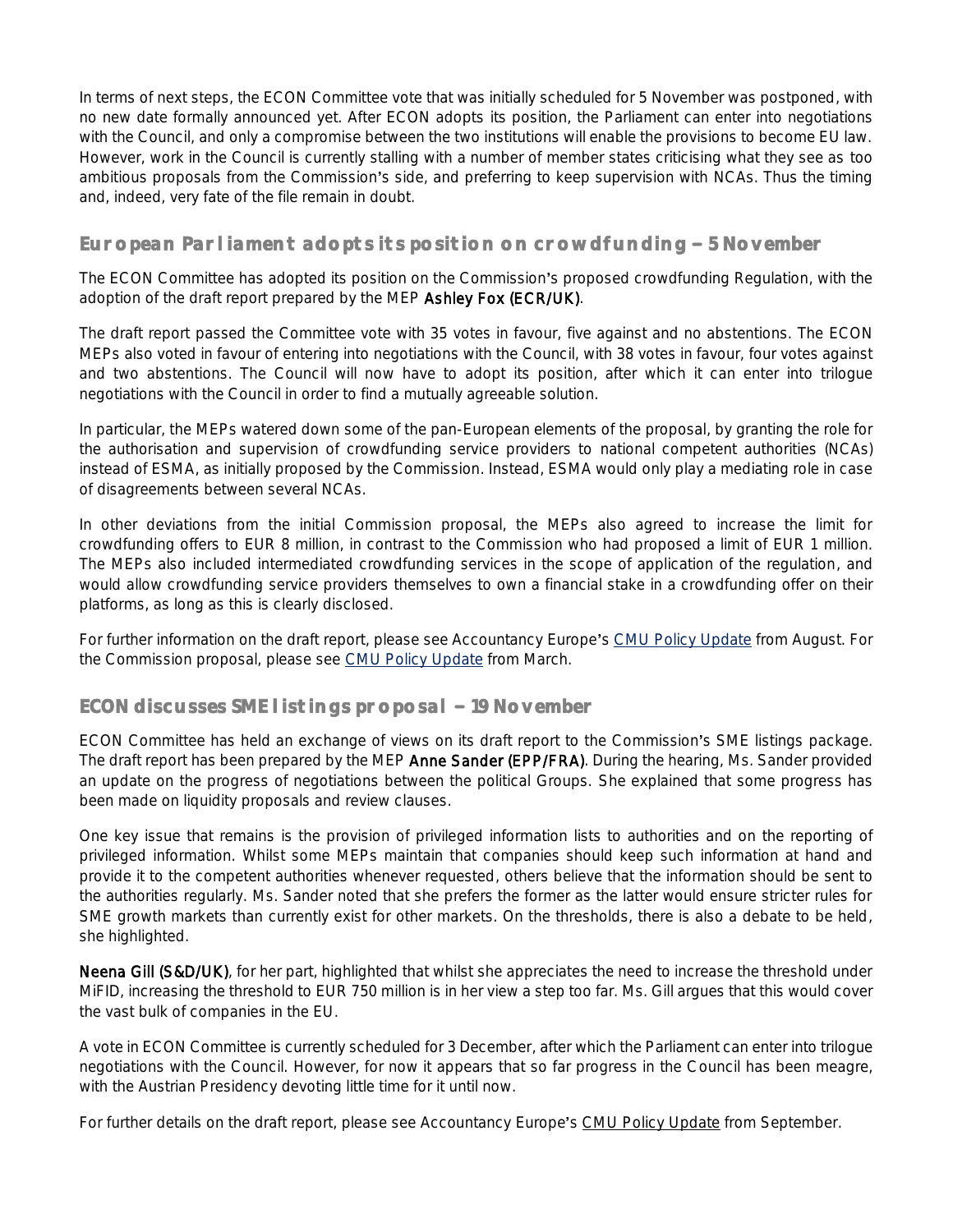#### **ECON hearing with Valdis Dombrovskis 29 November**

ECON Committee has held a hearing with Commission's Vice-President Valdis Dombrovskis, as part of the Commission's structured dialogue with the European Parliament. This time, the hearing focused notably on CMU broadly, and specifically FinTech, payments and sustainable finance.

Despite recognising the great progress achieved on CMU, the Vice-President lamented that out of the 13 legislative proposals that the Commission had presented to build the CMU, 10 are still on the desks of the two co-legislators. He called for a strong spirit of compromise to prevail, in order to have the building blocks of the CMU in place by the end of the current term. The Vice-President mentioned, in particular, PEPP, ESAs reform, SME listings and crowdfunding proposals as provisions that can vastly improve the integration and development of capital markets in Europe.

Likewise, progress on the sustainable finance proposals remains pivotal, and the Vice-President applauded the progress reached by the Parliament until now. On FinTech, the Vice-President mentioned that the Commission is expecting advice from ESAs on a number of areas, including cryptoassets. Based on this advice and work done at the international level, the Commission will subsequently assess whether regulatory action is required.

## **ECB & ESAs**

**ESMA SEES 1.9% INCREASE IN PROSPECTUS APPROVALS ACROSS THE EEA - 15 October** 

ESMA has found in its [annual report](https://www.esma.europa.eu/sites/default/files/library/esma31-62-1114_eea_prospectus_activity_in_2017.pdf) on prospectus activity that in 2017 the number of prospectus approvals across the European Economic Area (EEA) increased by around 1.9% compared to 2016 (from 3499 to 3567). The growth in prospectus approvals puts an end to a decade-long decline observed since the start of the financial crisis, ESMA observes.

**ESMA publishes responses received to consultation on prospectus risk factors 30 October** 

ESMA has [published](https://www.esma.europa.eu/press-news/consultations/consultation-draft-guidelines-risk-factors-under-prospectus-regulation) all the responses received to its Consultations on prospectuses, including the disclosure regime for the EU Growth Prospectus (EUGP). A total of 23 responses were submitted by stakeholders, including by Accountancy Europe.

ESMA has now submitted its technical advice to the Commission, and the Commission has published the appropriate follow-up legislation (see article earlier in this CMU Policy Update).

## **Other News**

Invest Europe publishes investor survey results - November

Invest Europe has published the [results](https://www.investeurope.eu/media/742312/InvestEurope_ComRes_Global-Investment-Decision-Makers-Survey-2018.pdf) of its latest investor survey. It is based on input from investors from the US, China, Germany, France and the UK.

The survey demonstrates, notably, that Europe is considered to have multiple strengths compared to the US and China. From 2017's inaugural survey, Europe maintains its leadership in areas such as a highly skilled workforce, transport infrastructure and the regulatory climate. In 2018, it has moved ahead of the US with respect to innovation and entrepreneurship, taxation levels and access to global markets, and China on labour flexibility.